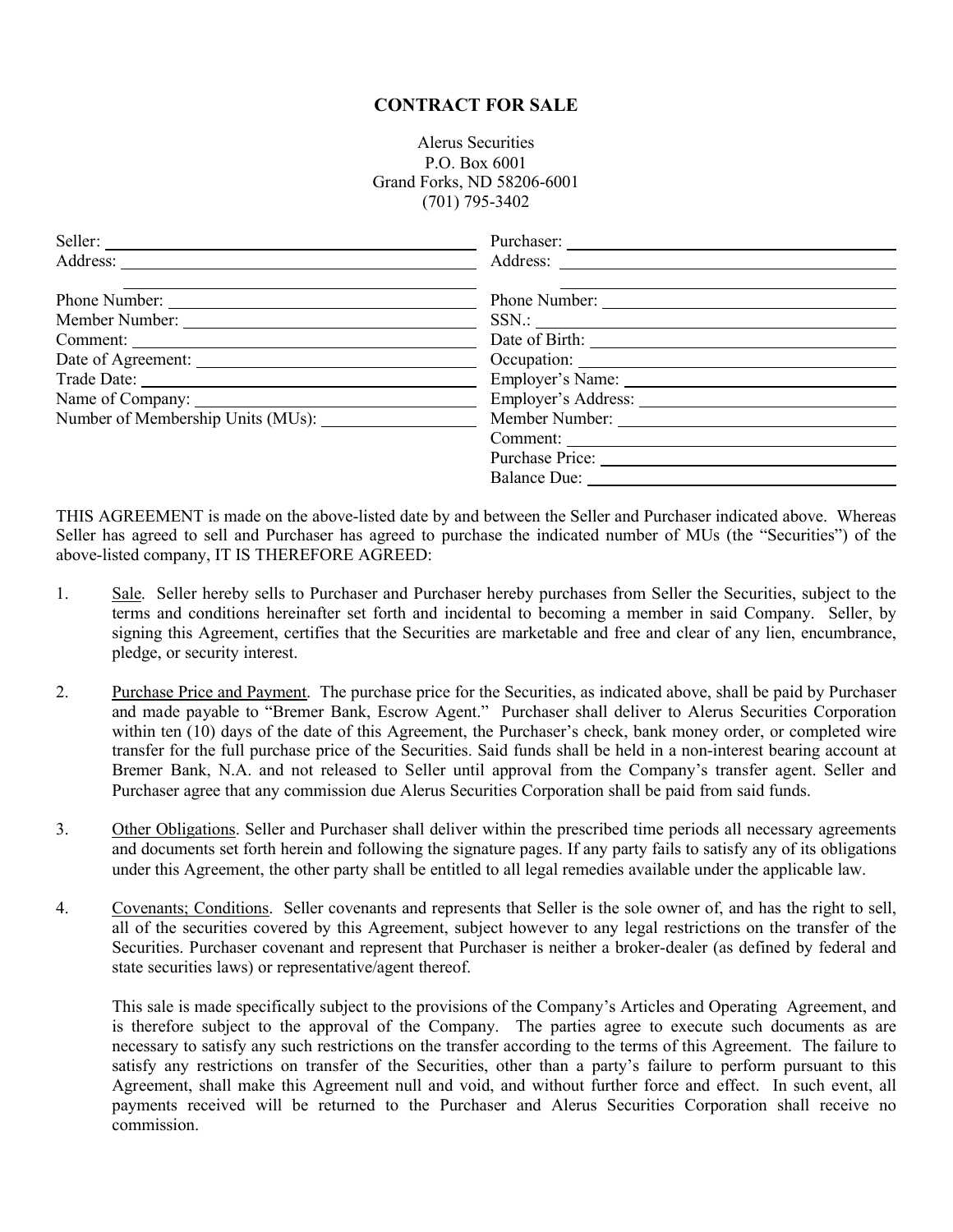- 5. Closing. Upon closing, all rights, title, and interest of Seller in the Securities as identified above, and all incidents of ownership thereof, shall be transferred to Purchaser, and shall be transferred on the books of said Company as of the trade or transfer effective date.
- 6. Binding Agreement; Governing Law. This Agreement is binding upon the parties, their heirs, successors, and assigns, and is governed by the laws of the State of Minnesota.
- 7. Attorneys' Fees. In the event that any action is filed in connection to this Agreement, the unsuccessful party in the action shall pay to the successful party, in addition to all sums that either party may be called on to pay, the successful party's reasonable attorneys' fees.
- 8. Unsolicited Order. Seller and Purchaser enter into this Agreement voluntarily and agree that Alerus Securities Corporation has not solicited nor recommended the suitability of this transaction to either party.
- 9. Escrow Agent Release. Both Seller and Purchaser agree to release and fully hold harmless Bremer Bank, N.A. for any action as Escrow Agent in furtherance of this Agreement. Both parties acknowledge that in the event of a conflict arising between Seller and Purchaser, Bremer Bank, N.A., as Escrow Agent, has full right and authority to deposit any monies held by it with a District Court in North Dakota.
- 10. Authorization. Seller and Purchaser authorize the Company to furnish to Alerus Securities Corporation any information pertaining and necessary to facilitate the transfer of the Securities.
- 11. Counterpart Signature. This Agreement may be executed in any number of counterparts, each of which, when executed and delivered, shall be an original but all such counterparts shall constitute one and the same instrument. As used herein, "counterparts" shall include full copies of this Agreement signed and delivered by facsimile or email transmission, as well as photocopies of such facsimile or e-mail transmission.

IN WITNESS WHEREOF, the parties have hereunto set their hands the day and year first above written.

Is either party or immediate family member affiliated with or employed by any securities firm, bank or insurance company? \_\_\_\_ yes \_\_\_\_\_ no If yes, what firm and position?

 $\mathcal{L}_\text{max}$  and the contract of the contract of the contract of the contract of the contract of the contract of the contract of the contract of the contract of the contract of the contract of the contract of the contrac

Purchaser:

Date: Date: Date: Date: Date: Date: Date: Date: Date: Date: Date: Date: Date: Date: Date: Date: Date: Date: Date: Date: Date: Date: Date: Date: Date: Date: Date: Date: Date: Date: Date: Date: Date: Date: Date: Date: Date:

## RECEIPT OF PURCHASE PRICE

Alerus Securities Corporation of Grand Forks, North Dakota hereby acknowledges receipt from the above Purchaser of the above referenced purchase price.

ALERUS SECURITIES CORPORATION

By: Date:

Registered Representative

**Documentation Requirements of Purchaser:** Send to Alerus Securities Corporation at P.O. Box 6001; Grand Forks, North Dakota, 58201, within ten (10) days the following: (1) your check, bank money order, or completed wire transfer form; (2) if applicable, a counterpart signature page to the Operating Agreement; (3) signed contract for sale; and (4) copy of picture ID if not already on file. **Documentation Requirements of Seller:** Send to Alerus Securities Corporation at P.O. Box 6001; Grand Forks, North Dakota 58201 the following: (1) signed contract for sale; (2) signed membership unit certificate(s) or affidavit of lost certificate; (3) copy of picture ID if not already on file.